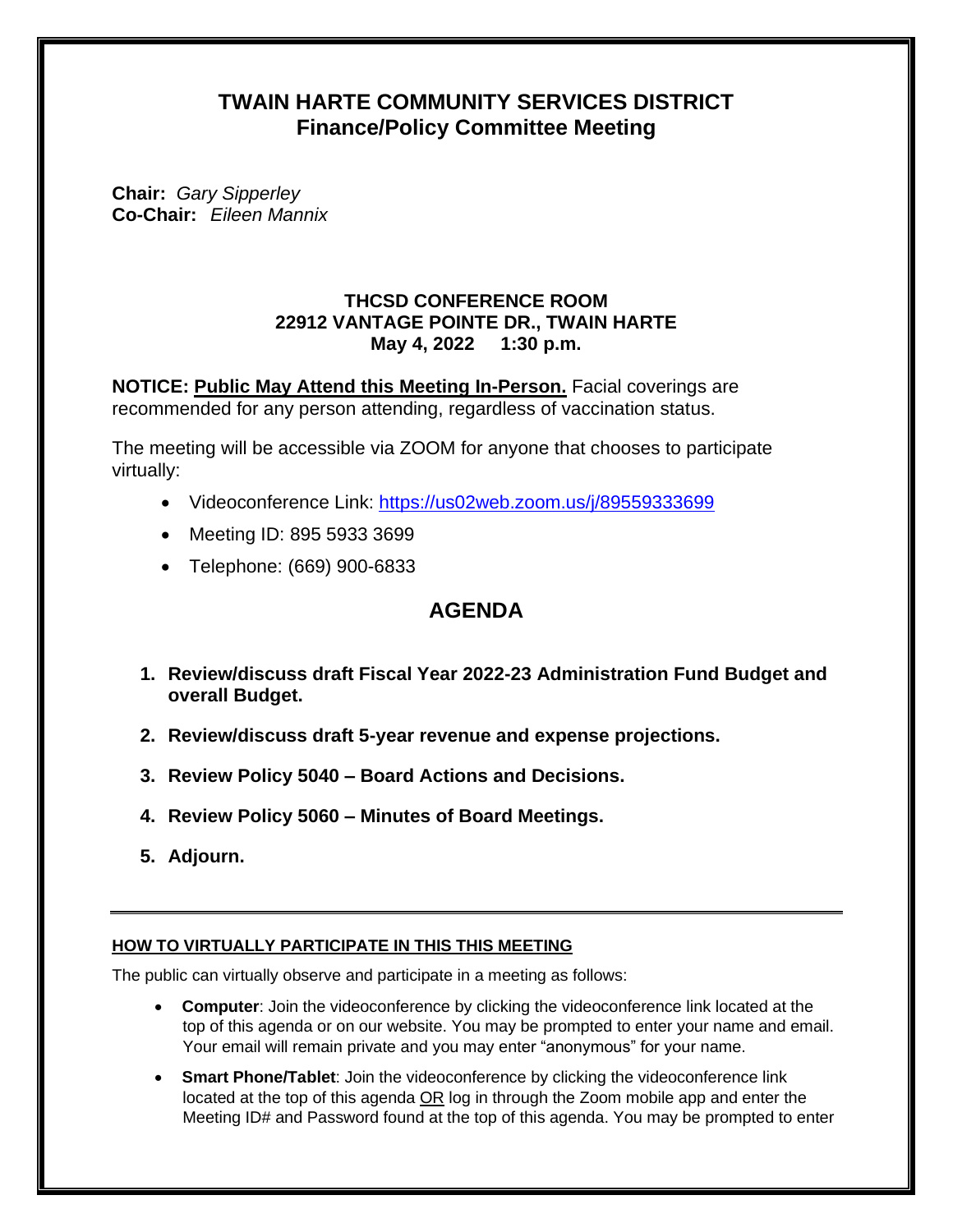your name and email. Your email will remain private and you may enter "anonymous" for your name.

• **Telephone**: Listen to the meeting by calling Zoom at (4669) 900-6833. Enter the Meeting ID# listed at the top of this agenda, followed by the pound (#) key.

**\*** NOTE: your personal video will be disabled and your microphone will be automatically muted.

FOR MORE DETAILED INSTRUCTIONS, CLICK [HERE](https://www.twainhartecsd.com/files/81b7e7864/How+To+Use+Zoom.pdf)

### **SUBMITTING PUBLIC COMMENT**

The public will have an opportunity to comment before and during the meeting as follows:

- **Before the Meeting**:
	- $\circ$  Email comments to [ksilva@twainhartecsd.com,](mailto:ksilva@twainhartecsd.com) write "Public Comment" in the subject line. In the body of the email, include the agenda item number and title, as well as your comments.
	- o Mail comments to THCSD Board Secretary: P.O. Box 649, Twain Harte, CA 95383
- **During the Meeting:**
	- $\circ$  Computer/Tablet/Smartphone: Click the "Raise Hand" icon and the host will unmute your audio when it is time to receive public comment. If you would rather make a comment in writing, you may click on the "Q&A" icon and type your comment. You may need to tap your screen or click on "View Participants" to make icons visible.





- $\circ$  Telephone: Press \*9 if to notify the host that you have a comment. The host will unmute you during the public comment period and invite you to share comments.
- o In-Person: Raise your hand and the Board Chairperson will call on you.

\* NOTE: If you wish to speak on an item on the agenda, you are welcome to do so during consideration of the agenda item itself. If you wish to speak on a matter that does not appear on the agenda, you may do so during the Public Comment period. Persons speaking during the Public Comment will be limited to five minutes or depending on the number of persons wishing to speak, it may be reduced to allow all members of the public the opportunity to address the Board. Except as otherwise provided by law, no action or discussion shall be taken/conducted on any item not appearing on the agenda. Public comments must be addressed to the board as a whole through the President. Comments to individuals or staff are not permitted.

#### **MEETING ETIQUETTE**

Attendees shall make every effort not to disrupt the meeting. Cell phones must be silenced or set in a mode that will not disturb District business during the meeting. **ACCESSIBILITY**

Board meetings are accessible to people with disabilities. In compliance with the Americans with Disabilities Act, those requiring accommodations for this meeting should notify the District office 48 hours prior to the meeting at (209) 586-3172.

#### **WRITTEN MEETING MATERIALS**